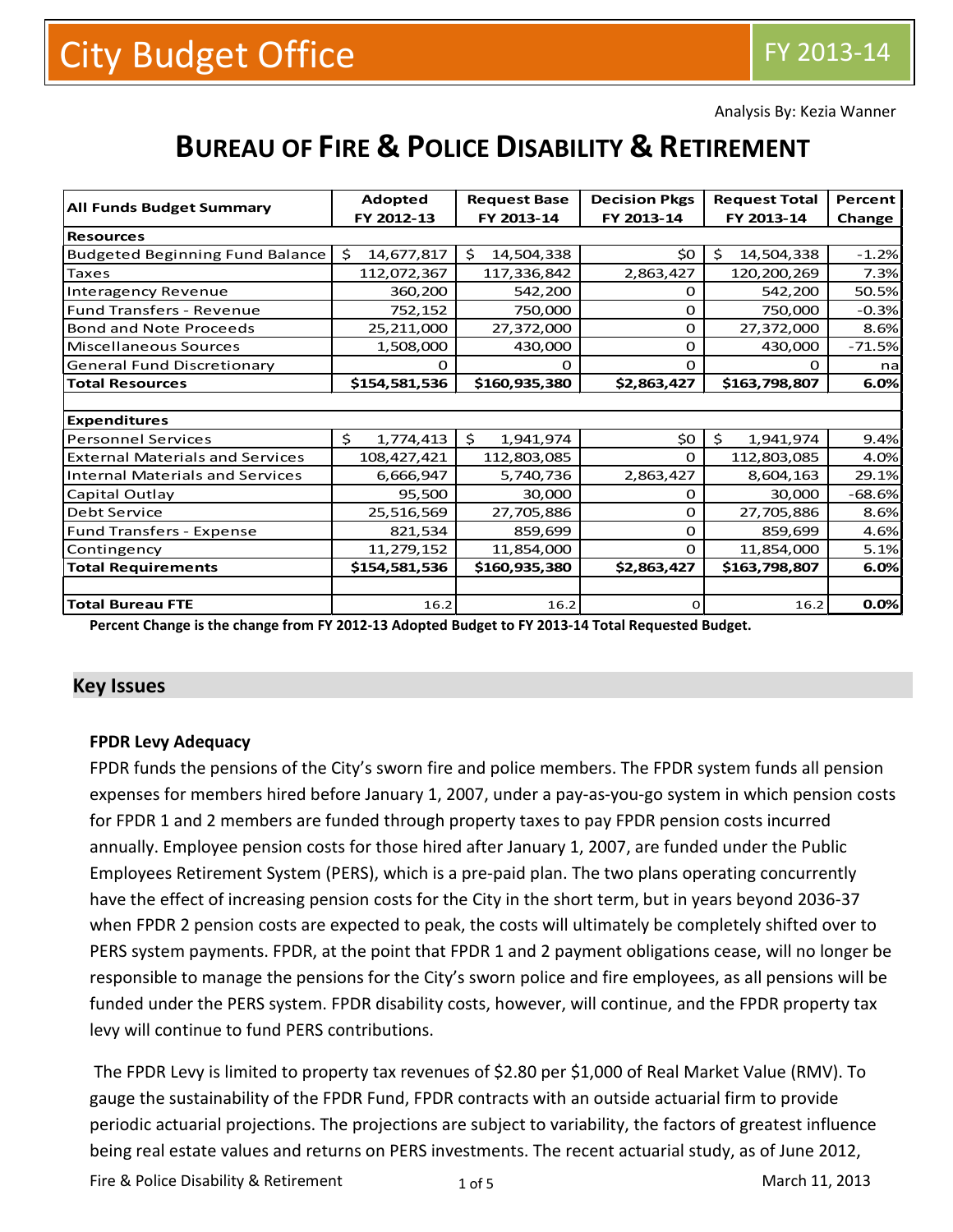showed a 5-10% possibility of pension expenditures exceeding the levy cap of \$2.80 in fiscal years 2028 through 2032. The actuarial analysis horizon ended in 2032, but it is likely that the peak period for expenditures would extend through 2036, at which point the FPDR 2 pension expense is projected to decline. In addition, known PERS costs are expected to peak in 2030 at the time FPDR Tier 2 pension costs are also nearing their peak; the PERS cost spike is due to the end of the 20-year amortization period of the investment losses resulting from the 2008 market crash. It is unknown if PERS will elect to amortize the costs over a 30-year period, but if that occurred, it would smooth future PERS cost increases. It would also extend the 2008 amortization costs into the period of peak FPDR expense, further heightening the peak.

Although there is a small likelihood of hitting or exceeding the levy cap, City decision makers need to consider this risk, and consider options to respond to that possibility. There are two primary options that Council could pursue: one would be funding FPDR costs directly with General Fund resources, although that is unlikely given the magnitude of the financial burden estimated at an average of \$10 million annually during the peak years of 2028-2032, the other option is that the City could sell Pension Obligations Bonds (POBS). The latter would provide a funding source for the costs that were above the FPDR Levy revenue in the peak years, and FPDR would then repay the POBS in the post-peak years.

There are other proactive measures that could be taken to manage the costs prior to the expected FPDR expense peak, and these primarily include state legislation that changes the current pension program(s). Currently there are bills before the Legislature that would change the pension program for new hires. Two of the bills would lower PERS OPSRP costs by changing the final average salary and normal retirement age, upon which pension payments are based. Another bill would create a contribution-only program and eliminate the investment risks.

The CBO recommends that FDPR brief Council upon the completion of each levy adequacy analysis regarding FPDR Levy sustainability, in a separate forum from the Council Budget work sessions. The work sessions do not allow for adequate time, and therefore do not allow for the depth of discussion that this issue warrants.

### **Risk to the Forecast**

Some of the current and future risks that could affect the FPDR Fund and/or the City's General Fund include the following:

• Legal Challenges – FPDR has several unresolved legal challenges. Additionally, one issue that may result in a legal challenge but is currently a grievance, is the Fire and Police unions' challenge to the 2012 Charter change that defined a member's final pay period as 365 days. This reform changed the final pay period calculation in which a member's final pay period could have included 27 pay periods, which had the unintentional effect of creating a material financial incentive for Fire and Police members to retire during one of these advantageous months. The change in final pay calculation had the effect of lowering pension costs and therefore factored into lower risks of hitting the Levy cap. The grievance is not a financial risk currently to FPDR, but poses a risk to the City's General Fund. If the grievance is settled in favor of the unions, it might have the effect of increasing sworn final pay, and there would be increased costs to FPDR.

2 of 5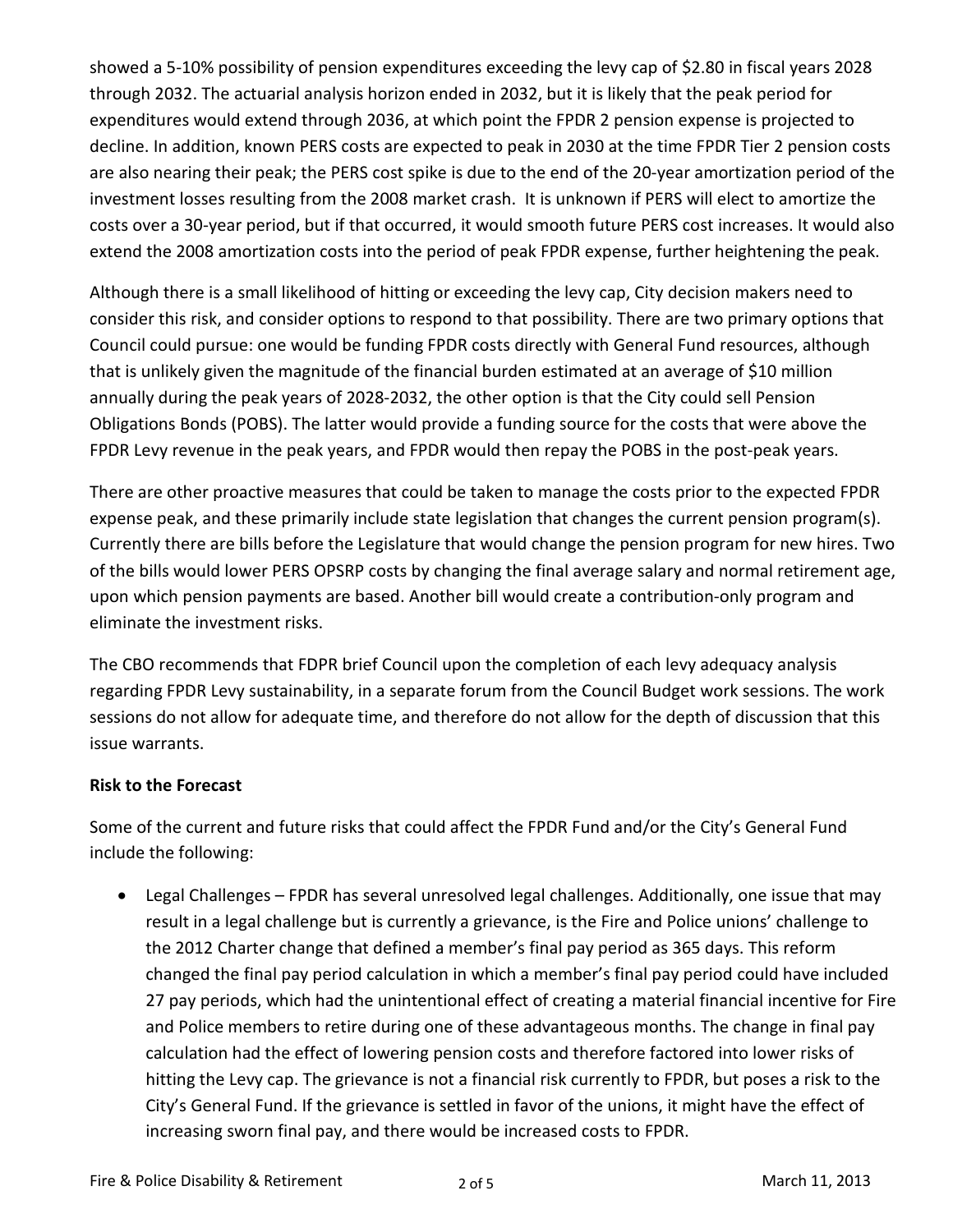- PERS Reform Elements of PERS reform have the possibility of affecting the fund. Senate Bill 471 stipulates that PERS Offset Payment would be 1) limited to only in-state retirees and no longer provided to the out-of-state members, 2) effective January 2014, and 3) retroactively applied to all pensioners. This could have the effect of reducing the FPDR obligation by \$1.2 million annually. Another reform is the possibility of capping PERS COLA rates at 1%, which would apply a limit to some FPDR benefit increases; the estimated savings to FPDR is \$750,000 in the first year, and double that amount in the following year.
- Fund Solvency issues a sustained depressed housing market that suppresses RMV would increase the likelihood of the pension expenses exceeding the revenues, capped at \$2.80 per \$1,000 of RMV, as would a low rate of returns on PERS investments. Another variable and somewhat of a risk is if actual retirements occur differently than what is projected.

# **Decision Package Analysis & Recommendations**

## **Match Add Back Package: Police Bureau, \$1,266,357, 0.00 FTE Match Add Back Package: Fire Bureau, \$1,400,000, 0.00 FTE**

Both Police and Fire Bureaus have submitted add back packages that include restoration of sworn positions in FY 2013-14. As a result of their requests, the bureaus have increased IA funding which would be received from FPDR to fund the restored sworn members' pension costs. These two FPDR packages are reactive to City Council's decisions to restore the Police and Fire positions.

The two FPDR requests are to match the IA funding associate with the Police and Fire Bureau FY 2013-14 requests for position restoration. The CBO will adjust its recommendation to mirror Council's decisions regarding restoration of positions in the Police and Fire Bureaus.

*CBO Recommendation: \$2,666,357*

### **OMF IA Add Backs, DR\_01, \$13,126. 0.00 FTE**

As per budget direction, the Office of Management and Finance (OMF) internal service funds were asked to submit 90% of their current service level (CSL) budgets as their base and add packages to restore funding up to 100% of CSL. Bureaus were directed to match the OMF add-back packages with a single decision package. The table below outlines the total requested add-backs by service provider.

| <b>IEBS</b>     | 1,965  |
|-----------------|--------|
| Facilities      | 299    |
| Risk            | 953    |
| <b>BTS</b>      | 7,996  |
| <b>BIBS</b>     | 1,913  |
| FPDR/OMFIA Adds | 13,126 |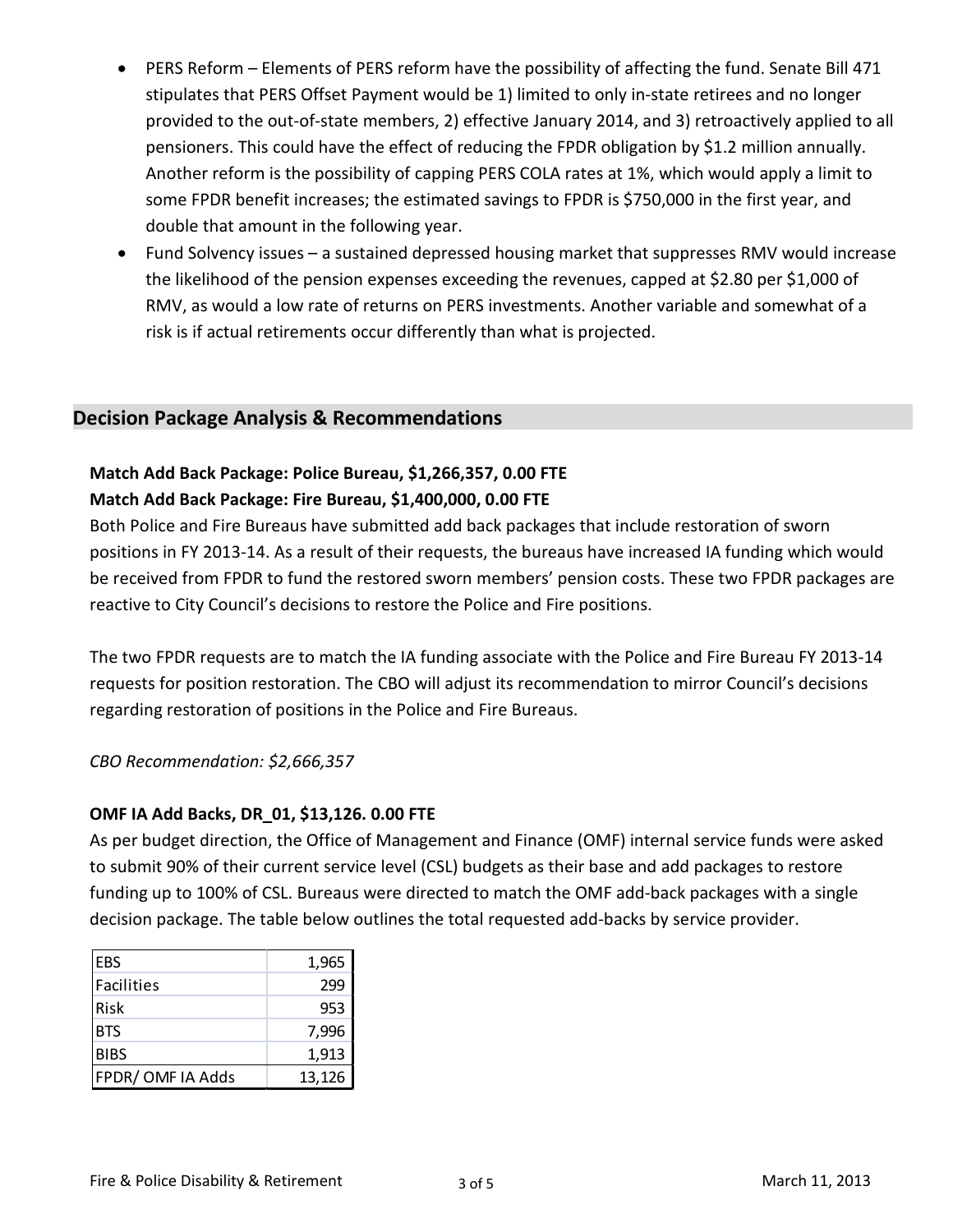In response to add-backs recommended in the OMF budget analysis, the CBO recommends \$565 in levy increases to fund these packages. A full discussion of all of the OMF packages may be found in the OMF budget analysis.

*CBO Recommendation: \$565*